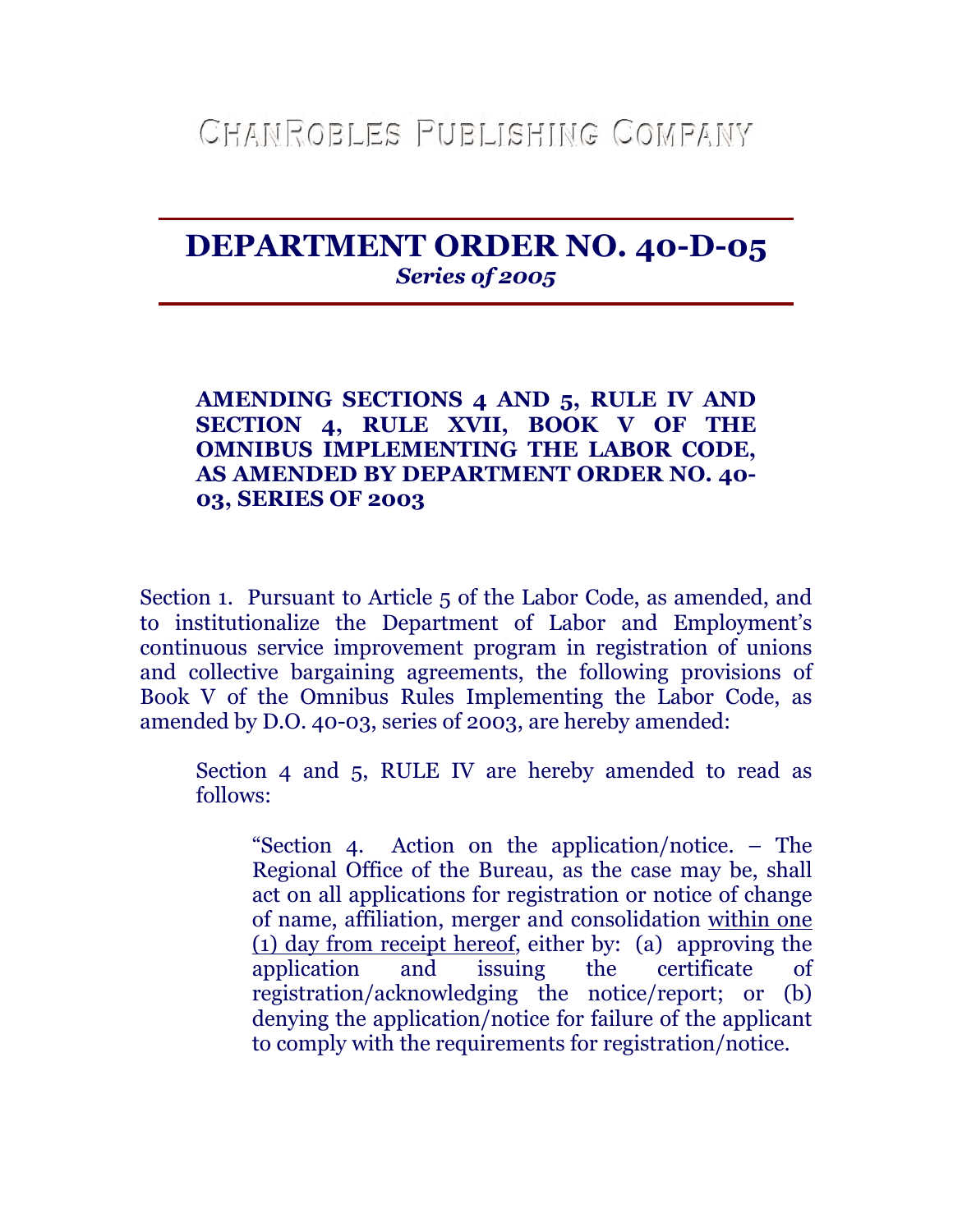"Section 5. Denial of Application/Return of Notice. – Where the documents supporting the application for registration/notice of change of name, affiliation, merger and consolidation are incomplete or do not contain the required certification and attestation, the Regional Office or the Bureau shall, within one (1) day from receipt of the application/notice, notify the applicant/labor organization concerned in writing of the necessary requirements and to complete the same within thirty (30) days from receipt of notice. Where the applicant/labor organization concerned fails to complete the requirements within the time prescribed, the application for registration shall be denied, or the notice of change of name, affiliation, merger and consolidation returned, without prejudice to filing a new application or notice.

Section 4, Rule XVII is likewise amended to read as follows:

"Section 4. Action on application. – The Regional Office and the Bureau shall act on applications for registration of collective bargaining agreements within one (1) day from receipt thereof, either by: (a) approving the application and issuing the certificate of registration; or (b) denying the application for failure of the applicant to comply with the requirements for registration.

Where the documents supporting the application are not complete or are not verified under oath, the Regional Office or the Bureau shall, within one (1) day from receipt of the application, notify the applicants in writing of the requirements needed to complete the application. Where the applicants fail to complete the requirements within ten (10) days from receipt of notice, the application shall be denied without prejudice."

Section 2. Effectivity. – This Order shall take effect fifteen  $(15)$  days after its publication in two (2) newspapers of general circulation.